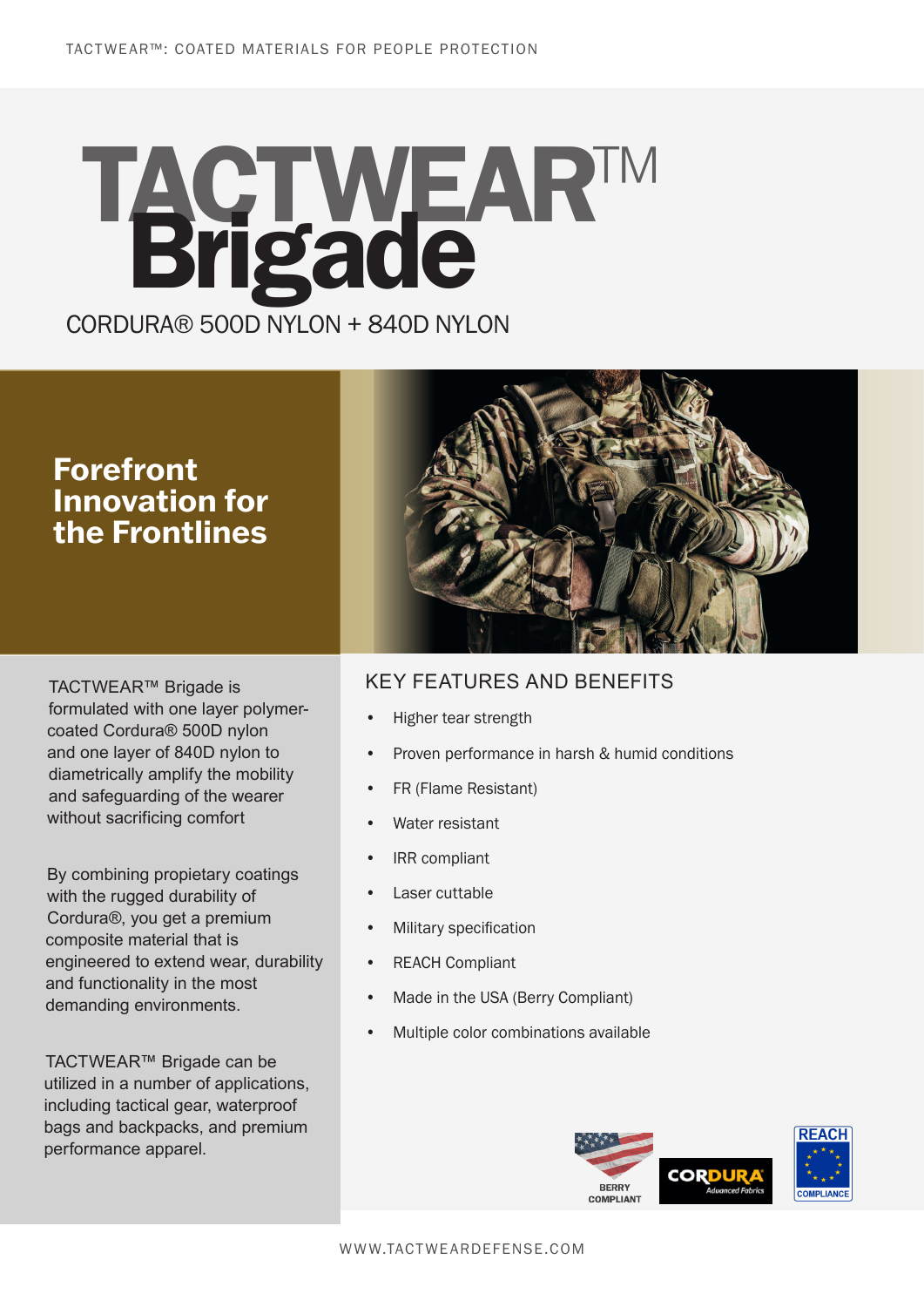# CORDURA® 500D NYLON + 840D NYLON **TACTWEAR™ Brigade**

### **Forefront Innovation for the Frontlines**



| <b>PROPERTIES</b>                                                                       | <b>REQUIREMENT</b>              | 23427001 THRU 003 |
|-----------------------------------------------------------------------------------------|---------------------------------|-------------------|
| Weight                                                                                  | Range of 13 to 20 oz/ $yd.^2$ ) | 17.98             |
| Ply Adhesion - Warp                                                                     | Min of 8 lbf/in                 | 15.15             |
| R.F. Adhesion - Thermobondable Side (TS)                                                | Min of 15 lbf/in                | 23.06             |
| R.F. Adhesion - Warp, - TS - after 6 hrs $@$ -60 $^{\circ}$ F                           | Min of 15 lbf/in                | 23.00             |
| R.F. Adhesion - Warp, - TS - after 6 hrs @ 155°F                                        | Min of 15 lbf/in                | 25.00             |
| R.F. Adhesion Warp, - TS - salt water immersion                                         | Min of 15 lbf/in                | 21.66             |
| R.F. Adhesion Warp, - TS - salt water immersion after 6<br>hours @ -60°F                | Min of 15 lbf/in                | 22.66             |
| R.F. Adhesion Warp, - TS - salt water immersion after 6<br>hours $@$ 150 ${}^{\circ}$ F | Min of 15 lbf/in                | 20.50             |
| Hot Air Weld Adhesion - TS                                                              | Min of 15 lbf/in                | 19.42             |
| Tongue Tear - Warp                                                                      | Min of 100 lbf/in               | 124.00            |
| Tongue Tear - Warp - after 6 hrs @ -60°F                                                | Min of 100 lbf/in               | 137.00            |
| Tongue Tear - Warp - after 6 hrs @ 155°F                                                | Min of 100 lbf/in               | 128.00            |
| Tongue Tear - Fill                                                                      | Min of 100 lbf/in               | 127.00            |
| Tongue Tear - Fill - after 6 hrs $@$ -60 $^{\circ}$ F                                   | Min of 100 lbf/in               | 124.00            |